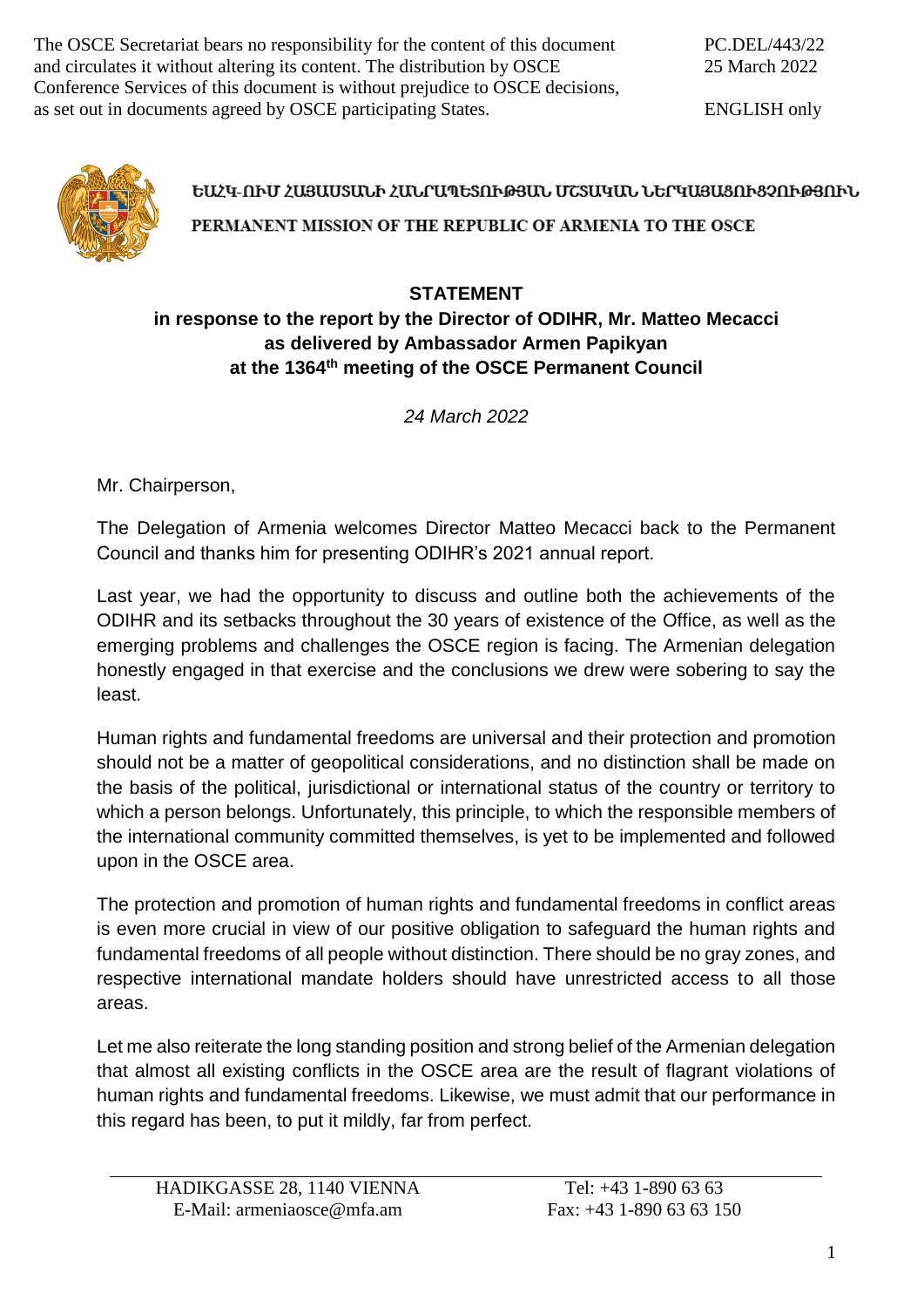Director Mecacci,

The current report covers a wide range of ODIHR's activities and addresses many important issues in the daily lives of people in the OSCE region.

However, we see that many human rights issues, which apparently do not fit into the general trend, continue to remain outside ODIHR's attention. We note with concern that while the rights of the people of Artsakh are violated almost on a daily basis, their suffering continues to go unnoticed by the OSCE institutions and executive structures.

For almost a fortnight, natural gas supply from Armenia to Artsakh was deliberately disrupted and the entire population of Artsakh was left without heating in the conditions of sub-zero temperatures and unprecedented, heavy snowfall.

The supply of gas was resumed for two days and was again cut off on the evening of 21 March. This recognizable pattern of behavior of Azerbaijan gives sufficient ground to assume that under the guise of repair works the Azerbaijani side installed a valve with the aim of disrupting the gas supply at any time, thereby turning this vital supply into an instrument of coercion and terror against the people of Artsakh.

When considered within the broader picture of latest provocations, ceasefire violations and intimidation tactics by Azerbaijan directed against the civilian population of Artsakh, these actions are manifestations of continued state policy of hatred and intolerance aimed at ethnic cleansing of Artsakh from its Armenian population.

These are not actions of a state that wants peace, no matter how loudly Azerbaijani delegation here professes that, because actions speak louder than words.

And this is exactly in such situations that international bodies and institutions with a mandate for human rights protection should step in and act without undue delay or special encouragement. At least this is what is expected from those bodies and institutions.

It should also be underlined that unlike other conflicts in the OSCE area the Nagorno Karabakh conflict was accompanied by ethnic cleansing carried out by Azerbaijan. In the territories that came under the Azerbaijani control Armenians were killed, beheaded, their corps were mutilated. Today there is no single Armenian left in these territories to protest or rally and then to be abducted or arrested. This is the reality on the ground, and this reality speaks volumes about our Organization's ability, intentions, willingness, consistency and above all about sincerity of our actions and statements.

As of today Azerbaijan didn't face any robust reaction from international community, OSCE and its executive structures and institutions, from the CiO or this Council for unleashing unprovoked war of aggression, for bombing Children Hospital of Stepanakert on 26th October, for shelling the schools, kindergartens, vital civilian infrastructure, Armenian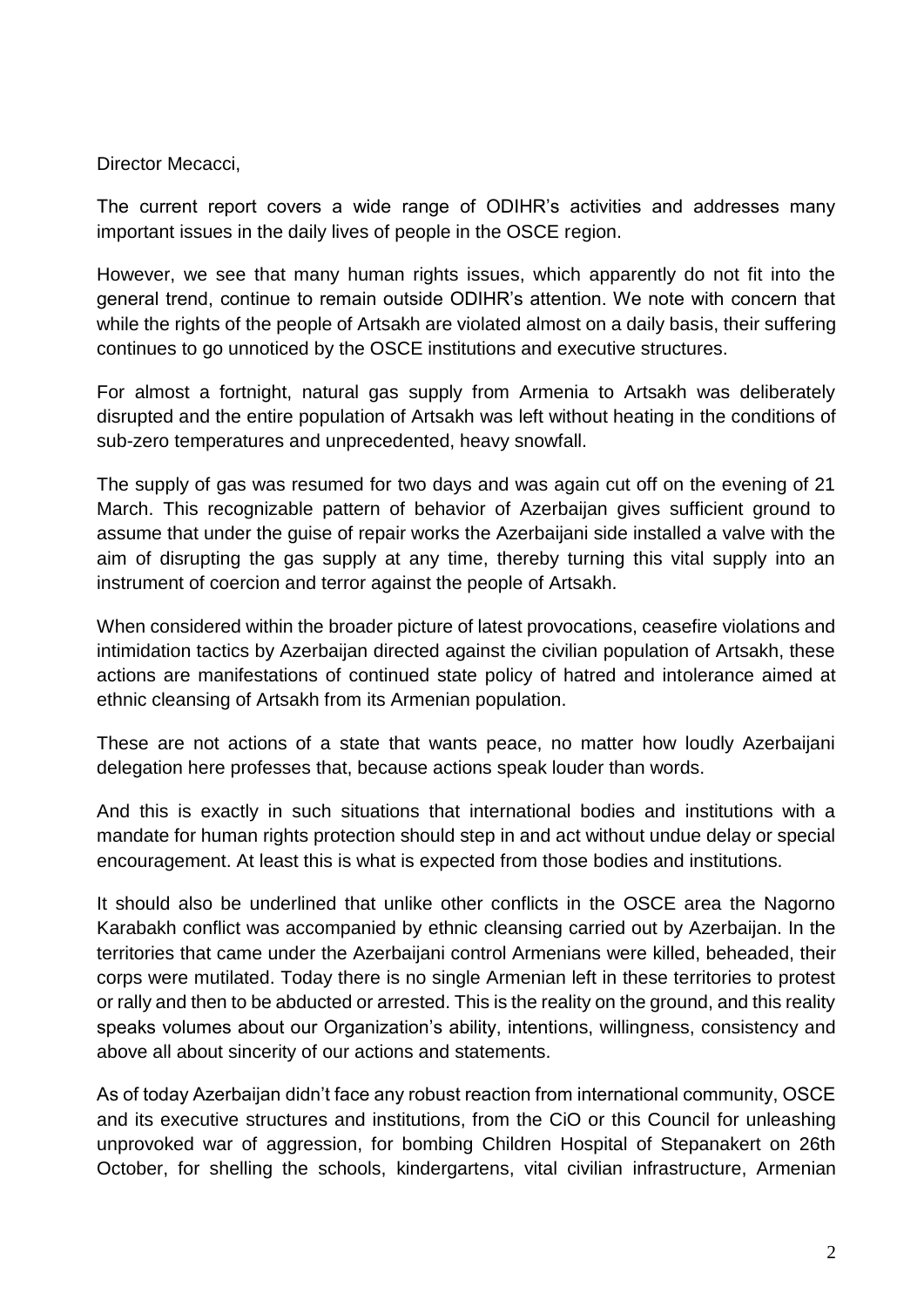churches and cultural sites and for occupation of the sovereign territory of Armenia. Azerbaijan continues to act in total impunity under the silent connivance of the international community.

Director Mecacci,

Your report also refers to the "right to a fair trial [which] has been under pressure in several OSCE participating States due to the COVID-19 pandemic". We regret to note the continued silence of the ODIHR regarding the fate of the Armenian prisoners of war, who are still held in Azerbaijan and who continue to be illegally sentenced to long terms of imprisonment on trumped-up charges, in clear defiance of international humanitarian law and in violation of the trilateral statement of 9 November 2020.

In particular, I would like to draw your attention to the fact that on 5 March, as part of a series of mock trials, the Armenian military servicemen Ishkhan Sargsyan and Vladimir Raphaelyan, who were captured on the sovereign territory of Armenia on 26 May following the 12 May 2021 incursion of the Azerbaijani armed forces, were sentenced to 19 and 18 years in prison, respectively.

We were expecting that the ODIHR in pursuance of its mandate should have conducted an *ad hoc* trial monitoring and we would like to hear your clarifications in this regard. We also would like to learn what steps were taken by the ODIHR to address the issue of safeguarding the rights of Armenian prisoners of war for fair trial and protection of their rights in general, including from torture and ill-treatment.

In this context, let me also remind that after almost 18 months, Azerbaijan continues to detain Armenian prisoners of war and civilians, in violation of its obligations under international humanitarian law and Geneva Conventions and the provisions of the 9 November trilateral statement, and in clear disregard for the repeated calls from the international community.

According to Azerbaijan, it holds 38 people, including three civilians. They are hostages, which are used as an instrument for bargaining and their release is conditioned upon fulfilling by Armenia of new demands.

However, according to data by Armenian authorities, based on various evidence from verifiable sources, the real number of prisoners of war is much higher. There are two dozen well-documented cases of enforced disappearances, where we are in possession of indisputable, recorded facts of the capture of Armenian prisoners of war, yet Azerbaijan has neither confirmed their captivity nor any other status.

Azerbaijan's refusal to provide accurate information about the Armenian captives is deeply alarming. Cases of enforced disappearance, torture and inhuman treatment of Armenian prisoners of war and civilian hostages are also a matter of serious concern.

But even more worrying in this case is the lack of a proper response from the OSCE institutions, and in particular ODIHR.